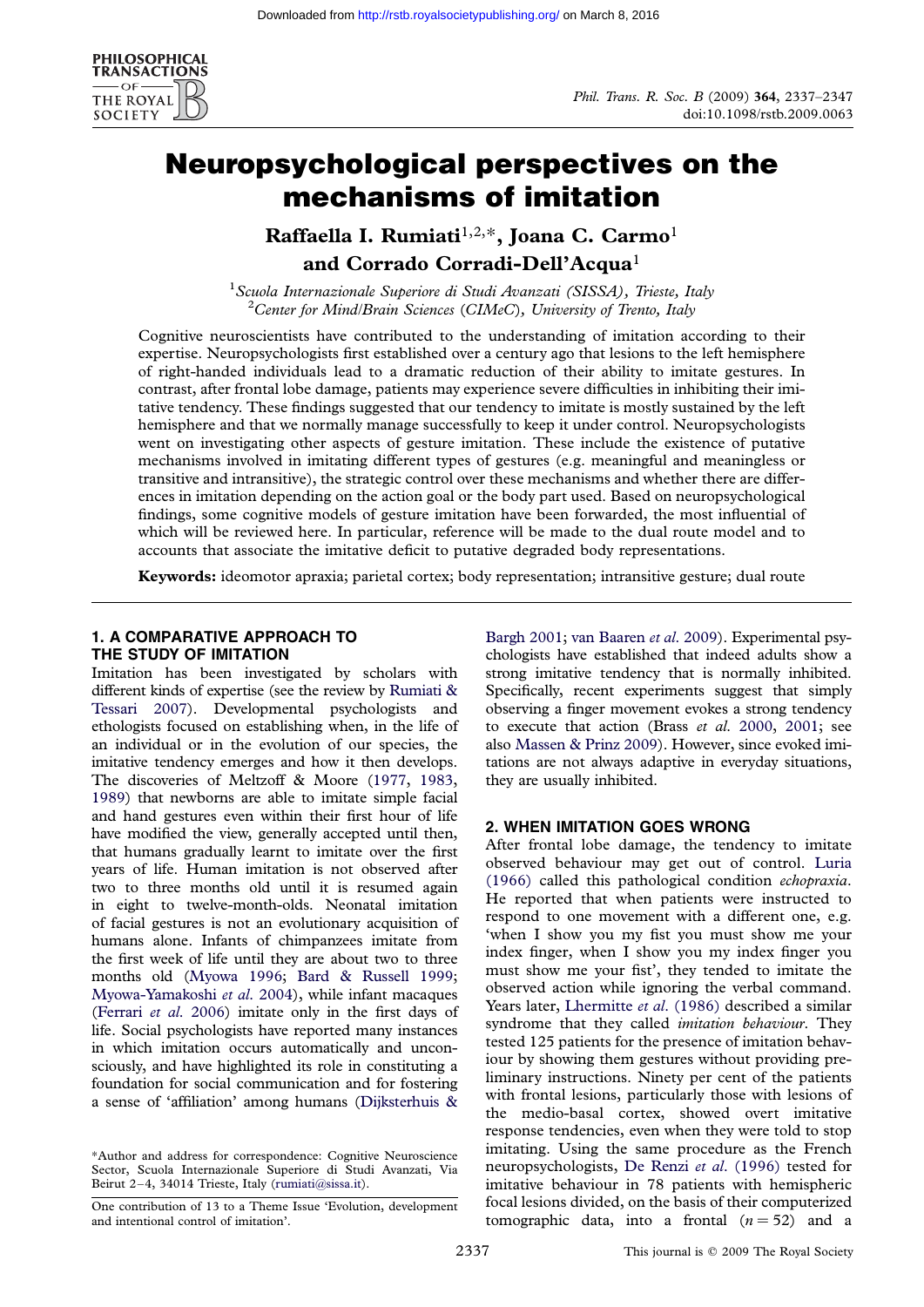non-frontal group ( $n = 26$ ). At odds with the claim of [Lhermitte](#page-9-0) et al. (1986), they found that imitation behaviour was present, but at a much lower incidence (39% of the frontal patients) and was mainly associated with medial and lateral lesions. The different incidence between their study and that of [Lhermitte](#page-9-0) et al. (1986) might be due to differences in the criteria used for patient selection. Recently, Brass et al[. \(2003\)](#page-8-0) assessed in 32 patients (half with frontal lesions and half without) whether inhibition of imitative responses and of overlearned responses share the same inhibitory processes by directly comparing the imitation–inhibition task (as used in Brass *et al.* 2000) and the Stroop task<sup>1</sup> [\(Stroop](#page-10-0) [1935\)](#page-10-0). They found that some patients with an impaired performance on the Stroop task were not impaired in the imitation–inhibition task and vice versa, and that performance on each task correlated differently with performance on other frontal tasks. Inhibition of imitative response tendencies and that of overlearned response tendencies were also found to be associated with discrete brain regions, as shown in an imaging study performed by the same group (Brasset al[. 2005](#page-8-0)).Whereas inhibition of overlearned responses requires a fronto-parietal network involved in interference control and task management, the inhibition of imitative responses involves the anterior fronto-median cortex and the right temporal–parietal junction that are required to distinguish between self-generated and externally triggered motor representations. The only overlapping area they found was in the right inferior frontal gyrus, probably related to the generation of the stop signal.

There are other ways in which imitation might go wrong. About a century ago, neuropsychologists documented how the imitative tendency might become dramatically impoverished in individuals who suffer from a condition termed ideomotor apraxia (IMA). In the following sections, we will describe different manifestations of this condition produced by brain damage and its association or dissociation with other abilities; we will also review the most prominent explanations of IMA and we will suggest the brain regions associated with this deficit.

## 3. WHERE DOES IMITATION STAND RELATIVE TO OTHER COGNITIVE FUNCTIONS?

An early conceptualization of apraxic deficits (Liepmann [1900](#page-9-0), [1920](#page-9-0)) distinguishes between IMA—characterized as a deficit in imitating action and/or performing them on verbal command—and ideational apraxia (IA)—defined as a selective deficit in using objects and tools. IA is not simply a more severe form of IMA as some sceptics argued [\(Sittig](#page-10-0) [1931](#page-10-0); [Zangwill 1960\)](#page-10-0), as demonstrated by reports of patients with impaired imitation but normal object and tool use and vice versa (e.g. [De Renzi & Lucchelli](#page-9-0) [1988](#page-9-0); Rosci et al[. 2003\)](#page-10-0). Recently, [Goldenberg \(2009\)](#page-9-0) proposed that, in the case of imitation, the system needs to understand the spatial relationships between body parts, while in tool/object use, it needs to understand the spatial relationships between the hand and the tool or between tools and objects. It is not clear whether this analogy between imitation and tool

and object use requires the existence of a unique mechanism in the parietal cortex that is responsible for extracting spatial relationships in both tasks. If this were the case, then a prediction should be made that a lesion affecting the ability to extract spatial relationships should give rise to both IA and IMA. However, evidence that IA and IMA may occur independently is already available.

The imitative deficit is not the only symptom of IMA. Patients with IMA can also be impaired at pantomiming the use of an object on verbal command (e.g. 'show how you would use a hammer', [Merians](#page-9-0) et al[. 1997;](#page-9-0) [Halsband](#page-9-0) et al. 2001; [Buxbaum](#page-8-0) et al. [2005](#page-8-0)). On the other hand, impaired imitation of gestures, but spared ability to pantomime them following a verbal instruction, has also been reported [\(Goldenberg & Hagmann 1997;](#page-9-0) [Peigneux](#page-10-0) et al. 2000). The imitative deficit (and/or deficits in pantomiming to command) is often, although not always, associated with aphasia: double dissociations between the imitative deficit and aphasia (comprehension and production deficits) have been documented repeatedly (e.g. [De](#page-9-0) Renzi et al[. 1980](#page-9-0); [Papagno](#page-10-0) et al. 1993).

A deficit at imitating gestures may also be observed in association with a deficit in recognizing or understanding them. The correlations observed between pantomime recognition and pantomime imitation  $(r = 0.80, p < 0.0001$  and  $r = 0.52, p < 0.001$  for hand and arm postures, respectively) led [Buxbaum](#page-8-0) et al[. \(2005\)](#page-8-0) to propose that the same representations ground production and perception of object-directed (i.e. transitive) hand actions. An association of deficits in imitation and recognition of gestures has been observed at a group level by Negri *et al.* (2007;  $r =$ 0.59,  $p = 0.001$ , while [Tessari](#page-10-0) *et al.* (2007) found only a trend  $(r = 0.32, p = 0.07)$ . At variance with the group-level pattern, in the study by [Negri](#page-10-0) et al. [\(2007\)](#page-10-0), patient P.T. was found to be impaired at imitating meaningful (object-associated and intransitive actions) as well as meaningless gestures, but he was able to recognize object-associated pantomimes. In that of Tessari et al[. \(2007\)](#page-10-0), cases 30 and 31 imitated meaningful, object-related pantomimes (10 and 50%, respectively) significantly better than meaningless gestures, but could nevertheless correctly identify them (90 and 100%, respectively). Bartolo et al[. \(2001\)](#page-8-0) described a patient, M.F., who performed poorly on all tests of production of meaningful gestures, including imitation, but was flawless in meaningless gesture imitation; interestingly, her discrimination and comprehension of meaningful actions were spared. These dissociating patterns indicate that gesture imitation can be impaired despite normal performance in gesture perception and that the ability to imitate gestures might not be necessary for recognizing them.

# 4. CONCEPTUAL CHARACTERIZATION OF IMITATION DEFICITS IN MODELS OF APRAXIA

[Liepmann \(1900\)](#page-9-0) was the first who proposed, based on empirical observations, a theory of gesture production, still generally accepted nowadays, that distinguished between the formulation of the idea of a movement (or movement formula) and its implementation into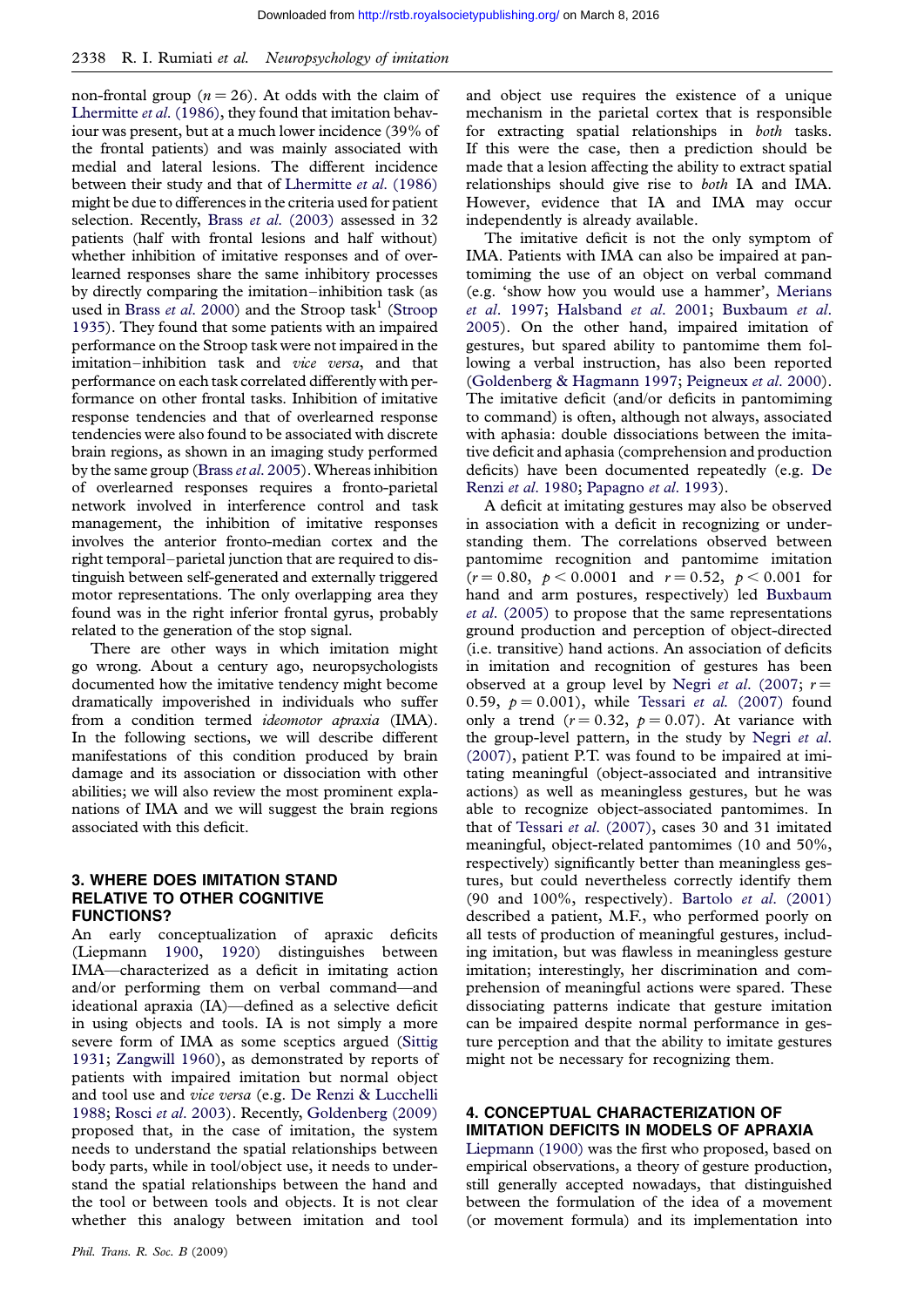the corresponding innervations. Whereas a deficit of formulation of the idea of a movement would give rise to IA, a deficit of its execution would lead to IMA. Liepmann's original schema has subsequently been revisited by other scholars, [Poeck \(1982\),](#page-10-0) [De Renzi](#page-9-0) [\(1985\)](#page-9-0) and [Roy & Square \(1985\)](#page-10-0) among others, all of whom maintained the essential dichotomy between the two levels of movement production.

However, to account for the dissociations in performance of different tasks involving gestures at input or output, Rothi et al[. \(1991\)](#page-10-0) proposed a cognitive neuropsychological model of limb praxis inspired by models of language production. The main features of the model are depicted in figure 1.

The model distinguishes a visual modality and a verbal modality, each of which contains inputs (a visual gesture or an object, and a verbal command) and outputs (a gesture or a name) as well as intermediate processing stages. A visual gesture can be imitated using a semantic or a non-semantic route. In addition to the visual analysis, the semantic route encompasses the input praxicon that allows the recognition of a familiar gesture, the semantic or conceptual system, that stores its content, and the output praxicon that permits to produce it (in Negri et al[. \(2007\)](#page-10-0), praxicons are referred to as axemes). The non-semantic route is necessary for imitating novel gestures, in the same way that the sublexical mechanism of language production models is necessary for reading novel, regular words and non-words. The model accounts also for how we pantomime the use of a visually presented object or to a verbal command (figure 1). This model has been subsequently modified by others (e.g. [Goldenberg & Hagmann 1997;](#page-9-0) [Cubelli](#page-8-0) et al. [2000](#page-8-0); [Buxbaum 2001](#page-8-0); [Tessari](#page-10-0) et al. 2007). The main modifications made on the original model are the following: the substitution of the innervatory patterns with a temporary memory system for gestures [\(Cubelli](#page-8-0) et al[. 2000,](#page-8-0) gestural buffer; [Tessari](#page-10-0) et al. 2007, shortterm/working memory) and the introduction of intrinsic and extrinsic egocentric forms of spatio-motor coding computed by the dorsal stream [\(Buxbaum](#page-8-0) [2001](#page-8-0)). These procedures are used for processing all gestures but are particularly critical in the absence of environmental or memorial constraints such as, for instance, in pantomiming the use of objects or in producing meaningless movements.

Various neuropsychological studies have been carried out in order to test predictions derived from this model. As far as imitation is concerned, neuropsychological ([Goldenberg & Hagmann 1997;](#page-9-0) [Peigneux](#page-10-0) et al. [2000](#page-10-0); [Bartolo](#page-8-0) *et al.* 2001; [Tessari](#page-10-0) *et al.* 2007) and neuroimaging [\(Peigneux](#page-10-0) et al. 2004; [Rumiati](#page-10-0) et al. 2005) studies have demonstrated that the two routes or mechanisms have a psychological reality and dedicated neural correlates. Specifically, patients with lesions of the parietal cortex (and of the angular gyrus in particular) were described to be impaired in the imitation of meaningless gestures, but still able to imitate meaningful gestures [\(Mehler 1987](#page-9-0); [Goldenberg & Hagmann](#page-9-0) [1997](#page-9-0); [Peigneux](#page-10-0) et al. 2000; Tessari et al[. 2007](#page-10-0)). Using positron emission tomography (PET), [Peigneux](#page-10-0) et al[. \(2004\)](#page-10-0) observed activations in the left angular and middle frontal gyri, and in the right supramarginal



Figure 1. A simplified version of the model of praxis proposed by Rothi et al[. \(1991\).](#page-10-0) According to this model, imitation of familiar gestures relies on the semantic, indirect route that encompasses the input praxicon, the semantic system, the output praxicon and the innervatory patterns; imitation of new gestures relies on the non-semantic, direct route that, from visual analysis, leads directly to the innervatory patterns.

gyrus and inferior parietal lobule when subjects imitated familiar gestures and in the inferior and superior parietal lobes bilaterally when subjects imitated novel gestures. [Peigneux](#page-10-0) et al. (2004) failed, however, to find imaging evidence in favour of the independence of input and output praxicons: evidence that was provided behaviourally in a neuropsychological study by Negri et al[. \(2007\)](#page-10-0). In another PET study, some of us [\(Rumiati](#page-10-0) et al. 2005) found increased activations in the inferior temporal, the angular and the parahippocampal gyri of the left hemisphere when subjects imitated pantomimes of object use, relative to the imitation of meaningless gestures. Imitation of meaningless gestures, relative to pantomimes, led to an increased neural activity in the parieto-occipital and the occipito-temporal junctions in the right hemisphere, in the superior temporal gyrus in the left hemisphere and in the superior parietal cortex bilaterally. Thus, in addition to regions that are generally engaged in imitation, there are other regions that are associated only with imitation of either meaningful or meaningless gestures.

## 5. THE DUAL ROUTE MODEL AND OTHER ACCOUNTS OF IMITATION

Different theories have been put forward to explain imitation. The active intermodal matching model (Meltzoff & Moore [1977,](#page-9-0) [1997\)](#page-9-0) holds that imitation is a matching-to-target process, based on the proprioceptive feedback loop that allows infants to evaluate motor performance against the perceived target. This is possible because infants code movements within an innate supramodal system that unifies observation and execution of motor acts. The associative-sequence learning model ([Heyes 2001\)](#page-9-0) assumes that the imitative capacity is a product of general processes of associative learning. The ideomotor theory claims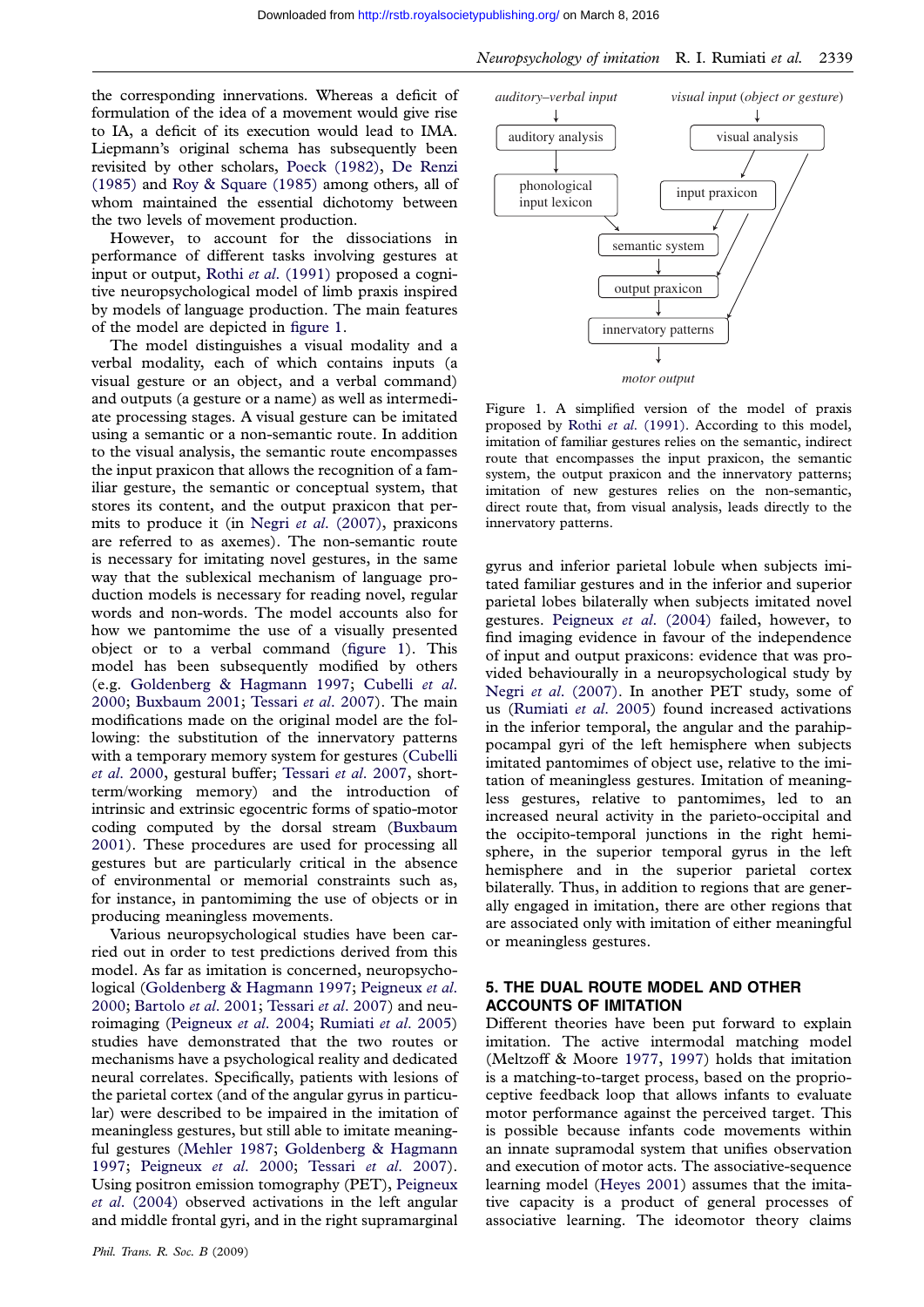that observing somebody else executing an action activates an internal motor representation in the observer, as observed and internal actions share a similar content or code. According to these accounts, imitation is accomplished by a unique mechanism. However, for [Bekkering](#page-9-0) et al. (2000) and Wohlschläger et al[. \(2003\)](#page-10-0), imitation is an interpretative process that is influenced by goals. According to directed theory of imitation (GOADI), the perceived gesture undergoes a decomposition – recomposition process that is dependent on a goal hierarchy and on available resources.

Based on a series of studies conducted in our laboratory (Rumiati & Tessari [2002](#page-10-0), [2007](#page-10-0); [Tessari &](#page-10-0) [Rumiati 2004](#page-10-0); Tessari et al. [2006](#page-10-0), [2007\)](#page-10-0), we tested the dual route hypothesis, according to which imitation is not accomplished by a unique operation but by two different mechanisms. In agreement with previous conceptualizations illustrated earlier [\(Rothi](#page-10-0) et al[. 1991](#page-10-0); [Goldenberg & Hagmann 1997](#page-9-0); [Cubelli](#page-8-0) et al[. 2000;](#page-8-0) [Buxbaum 2001\)](#page-8-0), we proposed that humans can imitate familiar gestures using the semantic or indirect route and unfamiliar gestures using the non-semantic or direct route.

This is what happens in normal circumstances. However, a reduction in cognitive resources, caused either by experimental manipulations with healthy participants [\(Tessari & Rumiati 2004\)](#page-10-0) or by brain damage [\(Tessari](#page-10-0) et al. 2007), seems to influence which route to select for imitating gestures. The studies with healthy participants revealed that speeded imitation was significantly more accurate for meaningful than for meaningless gestures when they were presented in separate lists, suggesting that two different routes were used. In contrast, when the two types of gestures were presented intermingled, the advantage of meaningful over meaningless imitation disappeared, suggesting that participants selected the direct route for imitating both stimulus types [\(Tessari & Rumiati](#page-10-0) [2004;](#page-10-0) see also [Cubelli](#page-8-0) et al. 2006). The lack of difference in the imitation of meaningful and meaningless gestures could not be accounted for by meaningless gestures impoverishing overall performance; in fact, the same pattern was observed when meaningless (experiment 1) or both meaningless and meaningful actions (experiment 2) were presented for longer times [\(Rumiati & Tessari 2007](#page-10-0)). In all these studies, the meaningful gestures employed were pantomimes of object use (e.g. hammering), while the meaningless ones were gestures obtained by modifying the relationship between the hand–arm and the trunk of the meaningful version.

The analysis of the errors made by subjects also provided information about the mechanism selected during imitation [\(Tessari & Rumiati 2004\)](#page-10-0). Subjects made more semantic errors when imitating meaningful gestures in the blocked than in mixed conditions and in a condition in which there was a preponderance of meaningful gestures, indicating that the semantic mechanism was selected more often in the former than in the latter condition. Lexicalization errors (i.e. a meaningful gesture that is visually similar to the meaningless target one but that is not included in the list) were made when subjects imitated meaningless gestures, and were more

numerous in the blocked than in the mixed condition when the non-semantic strategy subserved imitation of both meaningless and meaningful gestures. Overall similar behavioural patterns were observed in 32 unilateral brain-damaged patients [\(Tessari](#page-10-0) et al. 2007). When meaningful and meaningless gestures were presented intermingled, patients' ability to imitate either action types did not differ (see [De Renzi](#page-9-0) et al. 1980; [Cubelli](#page-8-0) et al[. 2000](#page-8-0); [Toraldo](#page-10-0) et al. 2001, for similar findings). However, when patients' ability to imitate was evaluated using separate lists, six patients had a selective imitation deficit for meaningless actions (see [Goldenberg &](#page-9-0) [Hagmann 1997;](#page-9-0) [Peigneux](#page-10-0) et al. 2000; [Bartolo](#page-8-0) et al. [2001,](#page-8-0) for similar results), and two had a selective imitation deficit for meaningful actions (see [Bartolo](#page-8-0) et al. [2001](#page-8-0) for similar results). This study suggests that patients performing the imitation task in the mixed condition selected the non-semantic route because it allows the reproduction of all gestures and avoids high costs of switching between routes. The selective deficits observed in the blocked imitation condition suggest that individual imitative mechanisms were damaged. Thus, route selection does not seem to depend exclusively on the type of action to be imitated (meaningful and meaningless), but also on other factors such as external (list) and internal (resources) conditions.

[Press & Heyes \(2008\)](#page-10-0) proposed the 'stimulus selection hypothesis' as an alternative interpretation of the findings of [Tessari & Rumiati \(2004\)](#page-10-0). Using an automated reaction time, as well as accuracy, measure, [Press & Heyes \(2008\)](#page-10-0) first replicated [Tessari &](#page-10-0) [Rumiati's \(2004\)](#page-10-0) findings and then examined the imitation of meaningful and meaningless actions in the mixed condition as a function of the action type presented in the previous trial and in relation to the number of previous test trials. They found that, for both gesture types, performance was worse immediately after meaningless than after meaningful trials. In contrast to [Tessari & Rumiati \(2004\),](#page-10-0) they also found that, even at the beginning of the experiment, responding to meaningful gestures was no better than responding to meaningless ones. Consistently with their hypothesis, [Press & Heyes \(2008\)](#page-10-0) argued that the properties of the action stimulus play a substantial role in determining the selection of the route and that effects of block composition on imitation need not be generated through strategic switching between routes.

# 6. IMITATION OF INTRANSITIVE GESTURES

The studies on route selection reviewed so far were concerned with how we imitate transitive, objectrelated gestures (e.g. hammering); however, whether the dual route account holds true also for intransitive gestures (e.g. waving goodbye) still needs to be demonstrated. Experimental psychology studies with healthy adults showed that both transitive and intransitive gestures are subject to automatic imitation as demonstrated by Brass et al. [\(2000](#page-8-0), [2001\)](#page-8-0) and by Press et al[. \(2008\)](#page-10-0), respectively. Neuropsychological group studies typically showed that apraxic patients have more difficulties in producing transitive than intransitive gestures on verbal command ([Foundas](#page-9-0) et al[. 1999\)](#page-9-0), by imitation ([Haaland](#page-9-0) et al. 2000;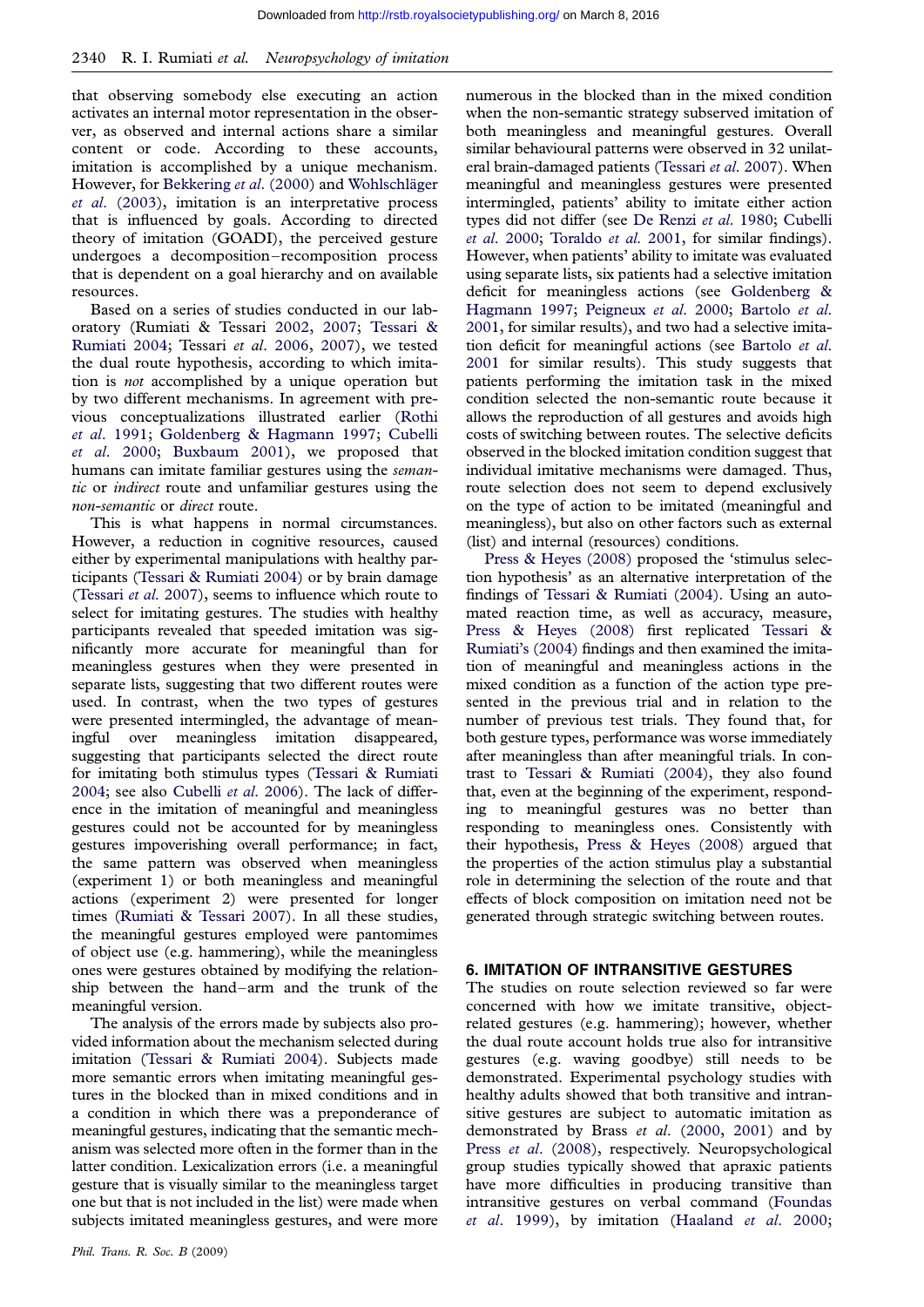Buxbaum et al. [2005](#page-8-0), [2007\)](#page-8-0) or in both modalities ([Roy](#page-10-0) et al[. 1991](#page-10-0)). Two left-brain-damaged patients have also been described with a complete preservation of the ability to perform intransitive gestures paired with a severe deficit at pantomiming transitive gestures ([Rapcsak](#page-10-0) et al. 1993; [Dumont](#page-9-0) et al. 1999). These reports seem to imply that there are independent mechanisms for processing transitive and intransitive gestures (e.g. [Buxbaum 2001](#page-8-0)). As a clear complementary dissociation has not yet been reported ([Cubelli](#page-8-0) et al[. 2000\)](#page-8-0), it is premature to conclude that transitive and intransitive actions are processed by different mechanisms. Recently, we have reported that healthy adults, engaged in a speeded imitation task, performed meaningful intransitive gestures significantly better than meaningful transitive gestures, suggesting that, compared with the intransitive ones, transitive gestures pose greater processing demands on the mind –brain, presumably because of the involvement of objects ([Carmo & Rumiati 2009](#page-8-0)).

While, in general, the production of transitive gestures seems to be affected more by left hemisphere lesions ([Bartolo](#page-8-0) et al. 2001; [Tessari](#page-10-0) et al. 2007), the ability to generate intransitive gestures can be equally disrupted by damage to either cerebral hemisphere [\(Buxbaum](#page-8-0) et al[. 2007\)](#page-8-0). But, there are also studies suggesting that defective performance with both transitive and intransitive gestures is more likely to follow left than right hemisphere damage [\(Hanna-Pladdy](#page-9-0) et al. 2001).

A recent imaging study showed that planning either tool use pantomimes or intransitive gestures was associated with asymmetrical increases in the same regions of left parietal (the intraparietal sulcus, the supramarginal gyrus and the caudal superior parietal lobule) and dorsal premotor cortices (Króliczak & Frey in press). Interestingly, these effects were greater for tool use pantomimes, but only when performed with the right hand. Króliczak & Frey concluded that transitive and intransitive actions are represented in a common, leftlateralized praxis network, irrespective of the hand used.

Here we report original data from an experiment in which we aimed at verifying whether the dual route hypothesis, already tested for transitive gestures (Rumiati & Tessari [2002](#page-10-0), [2007;](#page-10-0) [Tessari & Rumiati](#page-10-0) [2004](#page-10-0); [Tessari](#page-10-0) et al. 2006), holds true for intransitive gestures. From the imaging results just mentioned (Króliczak  $\&$  Frey in press), it seems plausible that one would obtain a common pattern across the two action types. In the present experiment, we allowed subjects only 600 ms for imitation—150 ms less than the time subjects were allowed in [Tessari & Rumiati](#page-10-0) [\(2004\)—](#page-10-0)because intransitive gestures are easier than transitive gestures ([Carmo & Rumiati 2009](#page-8-0)).

A successful replication of the original findings would demonstrate that the action meaning and the strategic control effects are not specific to objectrelated pantomimes, rather they represent a more general way in which the human mind –brain operates when it has to cope with a shortage of resources.

#### (a) Extreme speeded imitation of intransitive gesture experiment

Thirty-nine right-handed (on the Edinburgh Inventory, mean  $= 81.75$ , s.d.  $= 23.93$ ) subjects (mean age of

Phil. Trans. R. Soc. B (2009)

23.1, s.d.  $= 3.3$ ) participated in this experiment. Subjects were randomly assigned to one of the two conditions (condition is a between-subject factor): 19 subjects (eight males) performed the task in the blocked condition and 20 (six males) performed the task in the mixed condition. In the blocked condition, meaningful and meaningless gestures were presented separately, whereas in the mixed condition, they were presented intermingled. Each condition comprised four subblocks; in the mixed condition, each sub-block contained 36 gestures (18 meaningful and 18 meaningless) presented in a random order that varied from sub-block to sub-block. In the blocked condition, two sub-blocks contained 36 meaningful gestures each and two contained 36 meaningless gestures each. Each subject performed a total of 144 trials. In the blocked condition, the order of type of stimulus (meaningful or meaningless) was counterbalanced across subjects. Each trial started with the video display of a gesture that lasted for 1500 ms, followed by a 350 ms blank screen, at the end of which a sound of 250 ms went off, warning the subject that the following trial was about to start. Subjects were asked to reproduce each gesture (performed by the actor using his left hand) with their right limb, immediately after its presentation and before the next trial started, and they were asked to press a button with their right hand at the onset of the video. They were asked to release the button as soon as the video had ended and to imitate immediately the seen gesture as accurately as possible. Their performance was recorded and subsequently scored by two independent raters. Subjects were not informed about the composition of the lists or the purpose of the study, and they all gave their informed consent for taking part in the study, which was approved by SISSA Ethics Committee.

The analyses reported herewith are based on scores averaged across the two raters (level of agreement between them on a Cohen's kappa =  $0.50$ , s.e. = 0.01). A repeated-measures ANOVA was performed on correct responses as a dependent variable, with Meaning (meaningful, MF; meaningless, ML) as a within-subject factor and Condition (blocked, mixed) as a between-subject factor. The main effects of Meaning ( $F_{1,38} = 19.45$ ,  $p < 0.001$ ) and Condition ( $F_{1,38} =$ 4.69,  $p < 0.05$ ), as well as the Meaning  $\times$  Condition interaction  $(F_{1,38} = 4.65, p < 0.05)$ , were significant. Two paired-wise *t*-tests revealed that in the blocked condition, MF (mean  $= 86.15$ , s.e.  $= 1.99$ ) were performed significantly better than ML gestures (mean  $=$ 77.85, s.e. = 2.08),  $(t(17) = 3.93, p = 0.001)$ ; in the mixed condition, there was no difference in accuracy between MF (mean = 77.88, s.e.  $= 1.95$ ) and ML  $(mean = 75.03, s.e. = 2.03)$  gestures. Two independent one-way ANOVAs showed that MF gestures were performed significantly better in the blocked (mean  $=$ 86.15, s.e.  $= 1.99$ ) than in the mixed condition (mean = 77.88, s.e. = 1.95)  $(F_{1,37} = 8.78, p < 0.01)$ . Conversely, no difference in performance was found for ML gestures  $(F_{1,37} = 0.934, p > 0.01)$  (with Bonferroni correction). Results are plotted in [figure 2](#page-5-0).

### (b) Further analyses: learning effects

In order to verify whether subjects' performance changed during the experiment, average slopes across the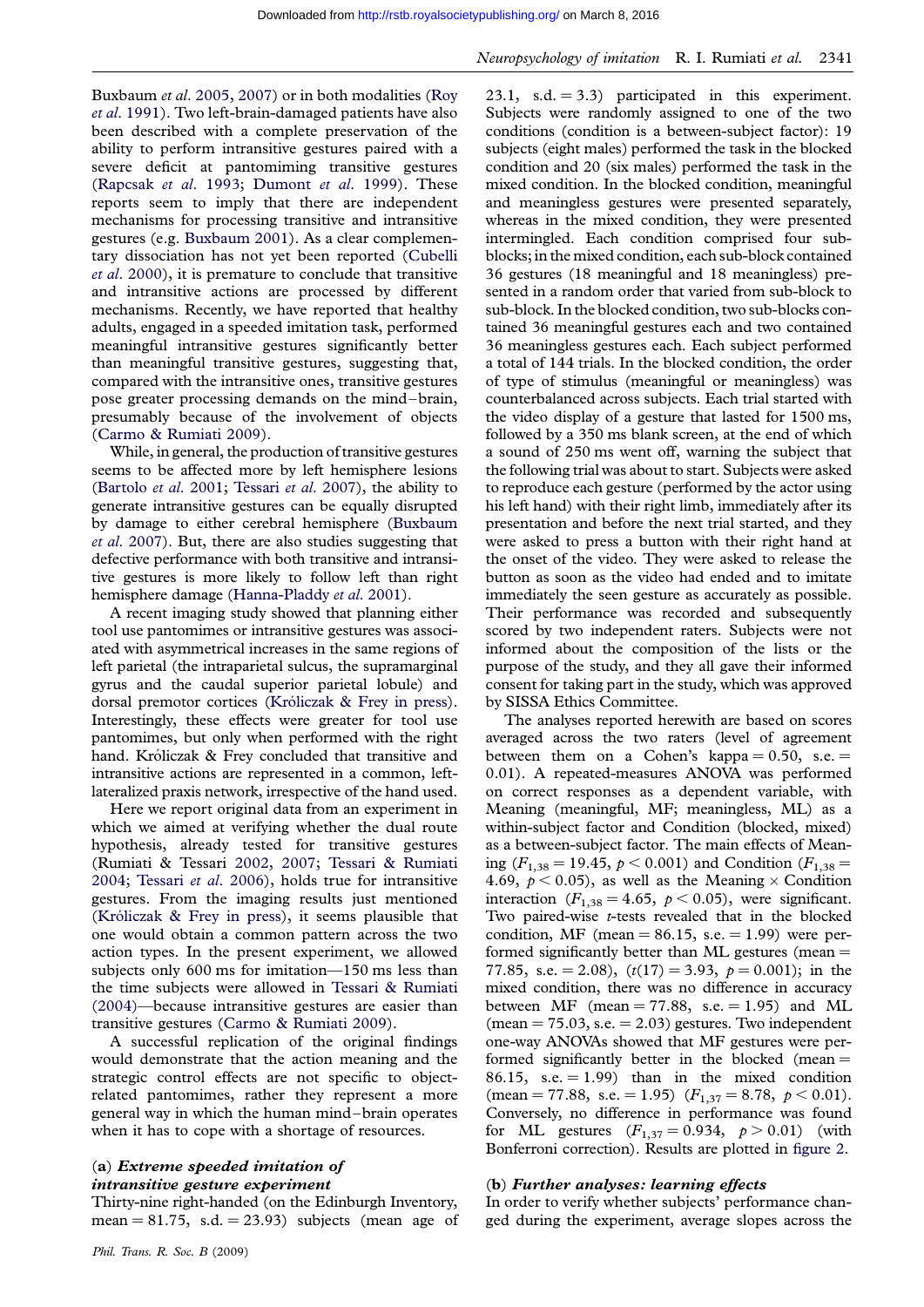<span id="page-5-0"></span>



Figure 2. Percentages of correctly imitated meaningful (MF) and meaningless (ML) gestures plotted depending on whether they were performed in a blocked or mixed condition. The bars represent the standard deviation from the mean. Open column, MF; filled column, ML.

four sub-blocks were calculated for MF and ML gestures in each condition (mixed and blocked), and each compared with a non-increasing function. Results are plotted in figure 3. In the mixed condition, a significant increase in accuracy was observed for both MF and ML gestures  $(t(19) = 4.05, p < 0.001,$  and  $t(19) = 3.55$ ,  $p < 0.01$ , respectively), whereas in the blocked condition, a significant increase in accuracy was observed only for ML gestures  $(t(18) = 2.3, p <$ 0.05; MF actions:  $t(18) = 1.24$ ,  $p > 0.1$ ).

In the mixed condition, at the beginning of the experiment (i.e. the first sub-block), there was no difference in the imitation of MF and ML gestures  $(t(19) = 1.732, p > 0.05)$ . At the beginning of the experiment, the ability to imitate ML actions did not change as a function of the experimental condition  $(F_{1,37} = 2.106, p > 0.05)$ , whereas the ability to imitate MF gestures in the blocked condition was significantly higher than in the mixed list  $(F_{1,37} = 15.629,$  $p < 0.001$ ).

#### 7. DISCUSSION

In this experiment, we replicated the effects previously found using transitive gestures (e.g. [Tessari & Rumiati](#page-10-0) [2004](#page-10-0)). Consistent with the dual route hypothesis, in the blocked condition, subjects were more accurate at imitating intransitive gestures with meaning than those without meaning, while in the mixed condition, no differences were observed. Likewise, in the mixed condition, to save resources that would otherwise be eroded by switching between non-semantic and semantic mechanisms, normal subjects selected only one mechanism for reproducing both types of gestures.

When the non-semantic route was presumably selected, such as, for instance, when subjects imitated ML gestures in the ML blocked condition and both MF and ML gestures in the mixed condition, a significant increase in accuracy was systematically observed. In contrast, when the semantic mechanism was presumably selected, such as, for instance, in the MF blocked condition, we failed to observe an increase across sub-blocks. We suggest that the non-semantic



Figure 3. (a) Percentages of correctly imitated gestures, performed in the blocked condition, plotted as a function of meaning (meaningful (MF, open) and meaningless (ML, filled)) and of sub-blocks. (b) Percentages of correctly imitated gestures, performed in the mixed condition, plotted as a function of meaning (meaningful (MF, open) and meaningless (ML, filled)) and of sub-blocks.

route can be effectively used for learning through imitation, whereas the semantic route has very poor learning properties.

## (a) Lateralization and body-part specific disturbances of imitation

Disorders of imitation can be classified depending on the body parts that are affected, of which the most frequently assessed are the upper limbs and the mouth, although sometimes lower limbs are included in the assessment. Studying patients' deficits in imitating gestures made using different body parts contributes to the understanding of whether imitation is mediated by an internal body representation and, eventually, on the nature of such representation.

It is worth remembering that unlike most motor symptoms caused by brain damage, apraxia follows unilateral lesions and yet it affects both sides of the body, clearly indicating a cognitive, rather than a peripheral, origin of this deficit (see [Goldenberg \(2009\)](#page-9-0) for a similar argument). Usually, in right-handed individuals, the inability to imitate limb movements is observed following damage to the left hemisphere (Basso et al[. 1980\)](#page-8-0), although a deficit might also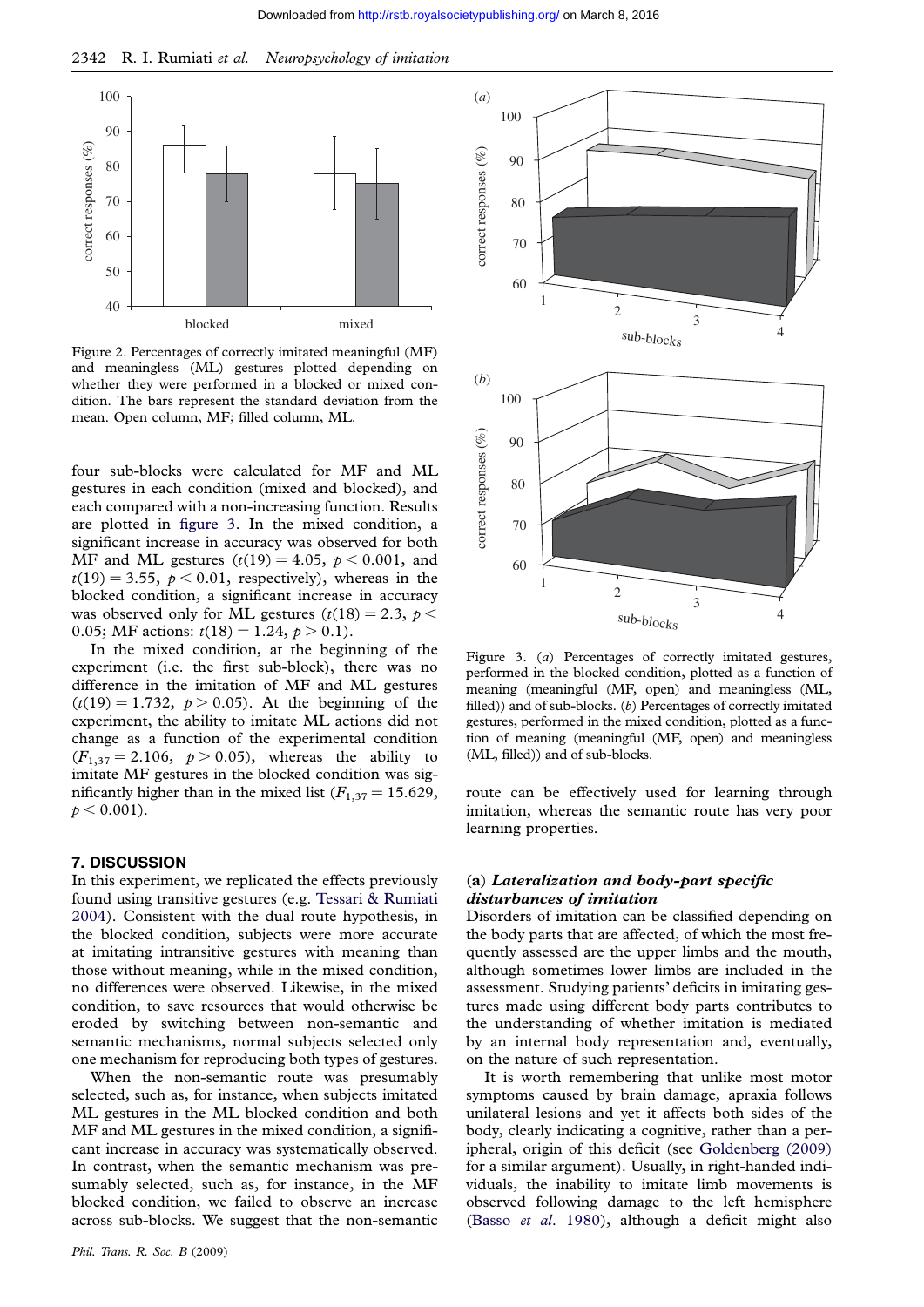occur after right brain damage (RBD) (e.g. [De Renzi](#page-9-0) et al[. 1980\)](#page-9-0), especially when imitating finger configurations ([Goldenberg & Strauss 2002](#page-9-0); [Della Sala](#page-8-0) et al. [2006](#page-8-0)) or movement sequences [\(Canavan](#page-8-0) et al. [1989\)](#page-8-0). A reduced ability to imitate is more common or severe after lesions of the left parietal cortex [\(Kolb &](#page-9-0) [Milner 1981;](#page-9-0) [De Renzi](#page-9-0) et al. 1983; Basso et al[. 1985](#page-8-0); [Alexander](#page-8-0) et al. 1992; [Haaland](#page-9-0) et al. 2000; [Halsband](#page-9-0) et al[. 2001;](#page-9-0) Weiss et al[. 2001](#page-10-0); [Buxbaum](#page-8-0) et al. 2005; [Tessari](#page-10-0) et al. 2007), although it can result also from frontal or subcortical lesions (e.g. [Leiguarda 2001](#page-9-0); [Peigneux](#page-10-0) et al. 2001; Salter et al[. 2004\)](#page-10-0).

In contrast, fewer cases of patients presenting with IMA also encompassing leg actions have been reported in the past ([Liepmann 1905,](#page-9-0) the Imperial Counsellor; [Sittig 1931](#page-10-0), cases F.S. & A.H.; [Geschwind & Kaplan](#page-9-0) [1962\)](#page-9-0). In a group study that aimed at verifying possible differences in imitation depending on the effector used, [Lehmkuhl](#page-9-0) et al. (1983) found that aphasic left brain damage (LBD) patients were equally impaired at imitating arm/hand movements and leg/foot movements, while patients with RBD showed no impairment at all. Like-wise, in a recent group study, [Ambrosoni](#page-8-0) et al. (2006) found that of the 17 LBD patients found with arm apraxia, six also showed severe leg apraxia.

According to Goldenberg et al. the two cerebral hemispheres might have different competencies for imitation performed by different effectors. In particular, imitation of meaningless actions was found to be more prone to errors in LBD patients when gestures involved hands and in RBD patients when they involved finger postures (Goldenberg [1996](#page-9-0), [1999](#page-9-0); [Goldenberg & Strauss 2002\)](#page-9-0). Moreover, in [Goldenberg & Strauss \(2002\),](#page-9-0) LBD affected imitation of hand and foot gestures more than imitation of finger gestures, whereas RBD had the strongest effect on finger gestures and affected foot more than hand gestures. Like [Lehmkuhl](#page-9-0) et al. (1983), [Goldenberg](#page-9-0) & [Strauss \(2002\)](#page-9-0) found that hand and foot gestures are equally affected in patients with LBD but, unlike them, they found a substantial impairment of foot gestures also in patients with RBD. Goldenberg's view is that body part coding of meaningless gestures depends on left hemisphere function and that additional right hemisphere contributions are afforded when demands on perceptual discrimination rise.

Haaland et al[. \(2000\)](#page-9-0) analysed the lesions of patients with and without an imitation deficit for meaningless gestures and found that compared with those without apraxia, apraxic patients were more likely to have lesions in posterior parietal areas (Brodmann areas 7, 39 and 40) and in frontal areas (Brodmann areas 4, 6, 8, 9 and 46). The error pattern differed depending on the lesion site: while errors involving hand position were made only by patients with parietal lesions, errors concerning the configuration of fingers were made by all patients with frontal lesions and by 60 per cent of the parietal patients.

These results fit with a dissociating pattern observed in LBD patients by [Goldenberg & Karnath](#page-9-0) [\(2006\),](#page-9-0) who found that some could imitate hand but not finger postures, whereas others could imitate finger but not hand postures. The impaired imitation of finger postures was associated with a lesion Neuropsychology of imitation R. I. Rumiati et al. 2343

involving the inferior frontal gyrus and adjacent insular cortex, extending subcortically into the putamen and caudate nucleus, whereas impaired imitation of hand postures was associated with a more posterior lesion, involving the middle temporal gyri, middle occipital gyri and the inferior parietal lobule. These anatomical findings cannot easily be explained in terms of somatotopic organization of sensory and motor representations of the human body, as the lesions responsible for disturbed imitation of finger and hand postures did not correspond to upper limb representations in known somatotopic motor maps.

#### (b) Dual route hypothesis and body representations

Some neuropsychological studies directly investigated the interactions between body representations and imitation of gestures. However, although the interest in how the knowledge about the body is represented in the brain dates back to almost a century, there is still no agreement on the number of body representations that there are in the brain, on the kind of information they code or on how we should call them (see the review by [Corradi-Dell'Acqua & Rumiati \(2007\)](#page-8-0)). Besides the sensorimotor maps ([Penfield & Jasper](#page-10-0) [1954](#page-10-0)), recently, the existence of at least other three body representations has been hypothesized based on pattern dissociations (Sirigu et al[. 1991](#page-10-0); [Schwoebel &](#page-10-0) [Coslett 2005\)](#page-10-0): the body semantics, body schema and body structural description. The body semantics (or body image, [Coslett 1998\)](#page-8-0) is a conscious representation that stores lexical-semantic information about the body ([Schwoebel & Coslett 2005](#page-10-0)). The body schema is an online, dynamic map of the current positions of body parts relative to one another, built on multiple sensory and motor inputs, which interacts with motor systems to generate actions ([Head & Holmes 1911](#page-9-0); [Heilman](#page-9-0) et al[. 1986;](#page-9-0) [Parsons 1994\)](#page-10-0). The body structural description, derived primarily from visual input, codes the spatial arrangement of effectors and the relationships between them and when damaged yields to autotopagnosia proper. This term refers to the patients' inability to localize, within the whole body structure, body parts on verbal command, independently of whether the body is theirs or someone else's, including a manikin ([Pick 1908;](#page-10-0) [De Renzi & Scotti 1970](#page-9-0); [Odgen 1985](#page-10-0); [Semenza 1988](#page-10-0); [Buxbaum & Coslett 2001](#page-8-0)). Using functional magnetic resonance imaging (fMRI), [Corradi-Dell'Acqua](#page-8-0) et al. (2009) found that body schema and body structural description system are associated with differential neural substrates, thus suggesting that these are independent representations.

The putative representations just described have been identified by testing how patients do on tasks hypothesized to tap each of them; in some cases, however, the tasks employed do not seem to be appropriate because, in addition to tapping the desired body representation, they also rely on other mechanisms and/or structures. This is the case, for example, of the body schema as characterized in the study of [Schwoebel & Coslett](#page-10-0) [\(2005\)](#page-10-0). They described 13 patients with a damaged body schema who performed abnormally either on the imagined or real finger movements (e.g. [Sirigu](#page-10-0) et al.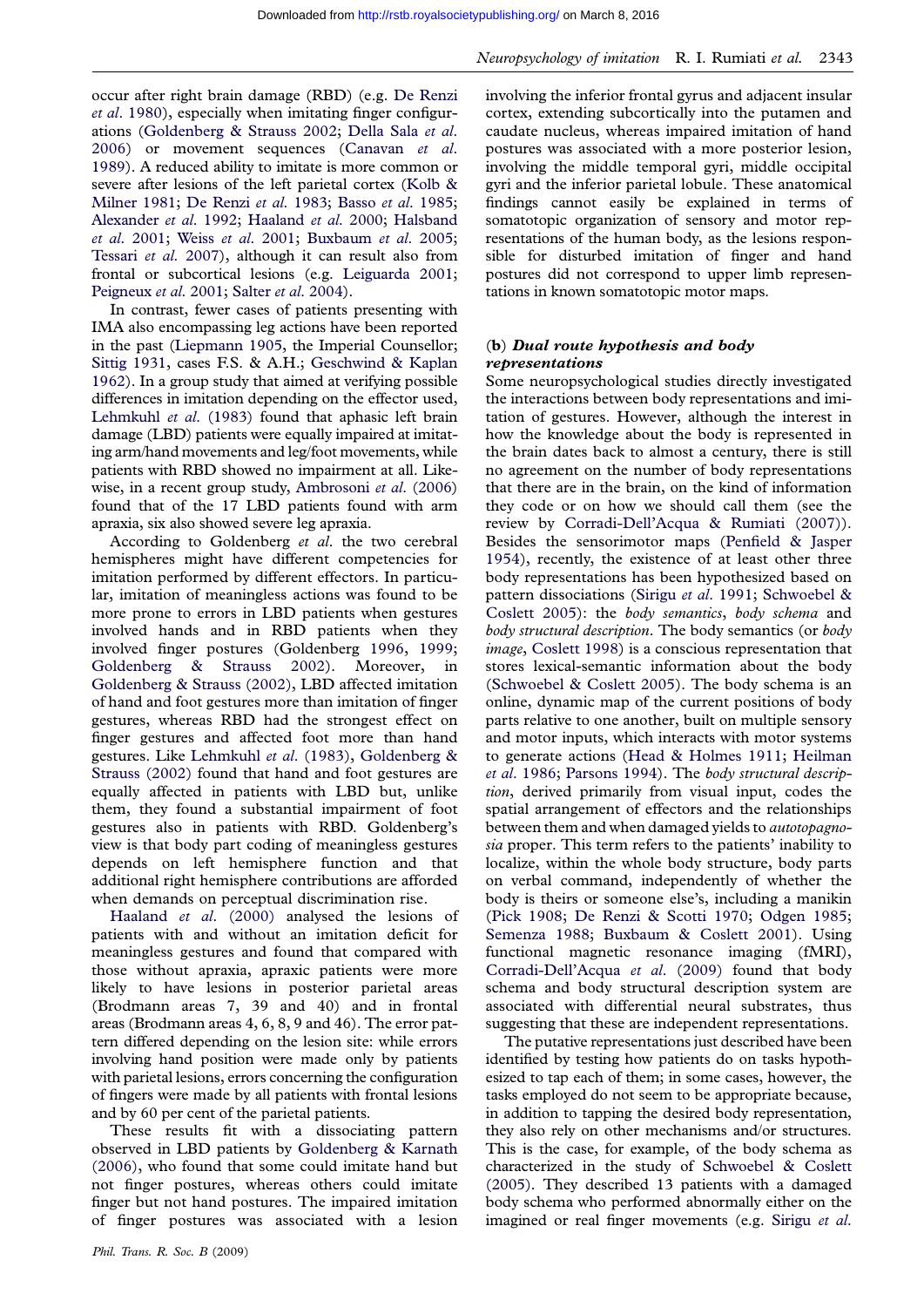[1996\)](#page-10-0) or on the handedness task ([Parsons 1987](#page-10-0)), but accurately on all other body representation measures. The tasks used to tap a putative *dynamic body represen*tation involve also the ability to rotate mentally body parts (as well other non-bodily stimuli, if subjects are instructed to imagine rotating them with their hand). However, it is possible that the representation involved here is the structural description and that this is functionally separable from the mental transformations upon them. Ochipa et al[. \(1994\)](#page-10-0) and Sirigu et al[. \(1996\)](#page-10-0) reported two patients with a motor imagery impairment, associated with IMA, but with an intact body representation, offering one side of a dissociation.

Another problem is that there is no agreement on which of the putative body representations need to be damaged in order to cause imitation impairments. Goldenberg ([1995](#page-9-0)) and Goldenberg & Hagmann [\(1997\)](#page-9-0), for instance, proposed that the imitation deficit is caused by damage to a non-semantic route and to the body structural description. This proposal is based on the finding that LBD apraxic patients scored worse than LBD patients without apraxia or RBD patients, on an imitation task as well as on a task in which it was required to reproduce the same postures on a lifesized manikin [\(Goldenberg 1995](#page-9-0)). In addition, RBD patients' performance on tasks tapping visuospatial abilities (i.e. block design and manipulation of beads) was inferior to that of both LBD groups. Goldenberg concluded that patients' reduced ability to reproduce gestures on their own body as well as on a manikin was caused by a unique functional disturbance of a common body structural description and that the double dissociation between imitation of meaningless gestures and performance on block design suggested that the former did not rely on general visuospatial abilities. The association of deficits in reproducing postures on the human and on the manikin body was observed again in two single cases (L.K. and E.N., [Goldenberg & Hagmann 1997\)](#page-9-0). Interestingly, the lesions of the two patients overlap in the inferior portion of the angular gyrus in the left hemisphere.

Results from an fMRI study seem to fit Goldenberg's neuropsychological findings [\(Chaminade](#page-8-0) et al. 2005). [Chaminade](#page-8-0) et al. (2005) had participants watch a human model performing bodily gestures and then to execute either an identical or a different action, with the same or different limbs. They found that imitation of simple body gestures requires both a visuospatial description of the observed model, sustained by visual perception areas in the right occipito-temporal and superior parietal cortices, and a visuospatial description of one's own body, supported by the left inferior parietal lobule.

The view that imitation is dependent on a body mapping has been challenged in a study by [Bekkering](#page-8-0) et al[. \(2005\)](#page-8-0). They found that IMA patients, compared with RBD patients and controls, were particularly impaired at imitating hand gestures and combined finger and hand gestures, but not at imitating finger gestures. However, on a closer inspection, finger selection turned out not to be preserved in these patients. [Bekkering](#page-8-0) et al. (2005) interpreted their results in terms of imitation being mediated by goals, with the distal aspects of imitation such as reaching for the

correct object being more important than the means used to achieve the goal of a modelled action.

Other neuropsychologists [\(Buxbaum](#page-8-0) et al. 2000; [Schwoebel](#page-10-0) et al. 2004; [Schwoebel & Coslett 2005](#page-10-0)) proposed that the defective imitation is caused by a damage to the body schema and not to the body structural description as in Goldenberg's view. [Buxbaum](#page-8-0) et al[. \(2000\)](#page-8-0) described a patient, B.G., with progressive IMA, who was profoundly impaired in gesturing in imitation, to command and to the sight of the object, but performed nearly normally with tool in hand. Critically, her performance was severely impaired on the imitation of meaningless gestures and on tasks requiring spatial and mental sensorimotor transformations of body parts. The authors proposed that B.G.'s pattern of deficits was attributable to damage to a unitary set of the procedures or representations coding the dynamic positions of the body parts of self and others. According to the model about the body information described earlier, B.G.'s deficits are caused by damage to the body schema. To accommodate these findings, [Buxbaum](#page-8-0) et al. (2000) modified the two-route model proposed by [Rothi](#page-10-0) et al[. \(1991\)](#page-10-0) by implementing a common set of procedures or representations coding the dynamic positions of the body parts of self and others, i.e. the body schema. To account for B.G.'s behavioural deficits without modifying Rothi et al.'s account, Buxbaum et al. mention that they should hypothesize a deficit involving the semantic route (input and output praxicons), the non-semantic route or the innervatory patterns, common to both routes.

[Schwoebel](#page-10-0) *et al.* (2004) came to similar conclusions on the basis of a study in which they tested the ability of a group of LBD patients to imitate meaningful and meaningless gestures, as well as their integrity of all putative body representations. They found that the correlation between performance on action imitation and specific body representation tasks differed, depending on whether the action was a meaningful or a meaningless one. Specifically, the ability to imitate meaningful gestures correlated with the performance on tasks tapping the body schema and the body image. However, imitative performance with meaningless gestures correlated with the performance on the task tapping the body schema only.

#### 8. CONCLUSIONS

Neurologically damaged patients offer a model for studying the mechanisms underlying imitation in humans. For over a century, the observations on patients suffering from IMA have allowed neuroscientists to establish some fundamental facts about imitation. More recently, imitation and its deficits have been discussed in relation to putative body representations. However, there is no agreement to date as to which representation of the body should give rise to a defective imitation when damaged. In addition to contacting a body representation, the tasks employed in the studies to tap the supposed dynamic body schema also require the involvement of motor imagery. Thus it is not evident whether the defective imitation is to be attributed to a damaged body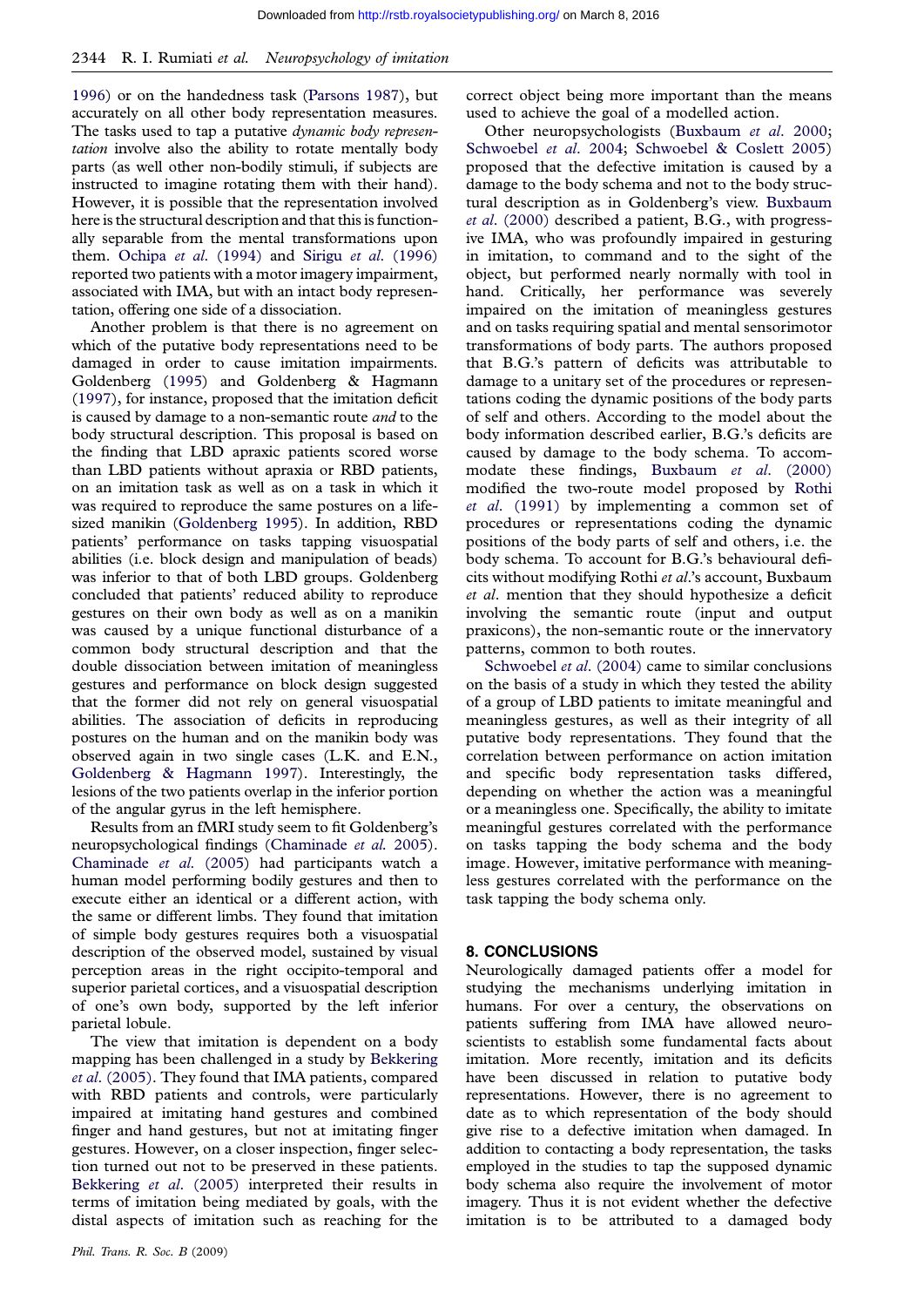Neuropsychology of imitation R. I. Rumiati et al. 2345

<span id="page-8-0"></span>representation or to a defective ability to imagine mentally the transformations of body parts. Recent imaging work has demonstrated that the body structural representation and mental transformation upon them can be disentangled. Moreover, the characterization of the body representation that codes our own body parts as well the body parts of others has been recently challenged, suggesting that these two types of representations should be maintained distinct in the brain. Although there are obvious reasons why the motor system and the body should interact, the nature of the body representation that is engaged in the imitation of gestures awaits clarification. Finally, it is not yet clear whether *damage* of an internal body representation, be it the body schema or the body structural representation, is necessary to give rise to a defective imitation.

The authors would like to thank Marcel Brass, Celia Heyes and two anonymous reviewers for their very useful comments. A special thanks to Tim Shallice for an inspiring discussion on an earlier version of the manuscript.

#### ENDNOTE

<sup>1</sup>The classical Stroop task requires a highly overlearned response such as reading to be inhibited in favour of an unusual response naming the colour of a word. The interference occurs because the irrelevant stimulus dimension (i.e. the meaning of the word) is processed more automatically and faster than the relevant stimulus dimension (i.e. the colour of the word).

#### **REFERENCES**

- Alexander, M. P., Baker, E., Naeser, M. A., Kaplan, E. & Palumbo, C. 1992 Neuropsychological and neuroanatomical dimensions of ideomotor apraxia. Brain 115, 87–107. [\(doi:10.1093/brain/115.1.87](http://dx.doi.org/doi:10.1093/brain/115.1.87))
- Ambrosoni, E., Della Sala, S., Motto, C., Oddo, S. & Spinnler, H. 2006 Gesture imitation with lower limbs following left hemisphere stroke. Arch. Clin. Neuropsychol. 21, 349–358. [\(doi:10.1016/j.acn.2006.05.001](http://dx.doi.org/doi:10.1016/j.acn.2006.05.001))
- Bard, K. A. & Russell, C. L. 1999 Evolutionary foundations of imitation: social cognitive and developmental aspects of imitative processes in non-human primates. In Imitation in infancy (eds J. Nadel & G. Butterworth), pp. 89–123. Cambridge, UK: Cambridge University Press.
- Bartolo, A., Cubelli, R., Della Sala, S., Drei, S. & Marchetti, C. 2001 Double dissociation between meaningful and meaningless gesture reproduction in apraxia. Cortex 37, 696–699. ([doi:10.1016/S0010-9452\(08\)70617-8](http://dx.doi.org/doi:10.1016/S0010-9452(08)70617-8))
- Basso, A., Luzzatti, C. & Spinnler, H. 1980 Is ideomotor apraxia the outcome of damage to well-defined regions of the left hemisphere? Neuropsychological study of CAT correlation. J. Neurol. Neurosurg. Psychiatry 43, 118 –126. [\(doi:10.1136/jnnp.43.2.118](http://dx.doi.org/doi:10.1136/jnnp.43.2.118))
- Basso, A., Faglioni, P. & Luzzatti, C. 1985 Methods in neuroanatomical research and an experimental study of limb apraxia. In Neuropsychological studies of apraxia and related disorders (ed. E. A. Roy), pp. 179–202. Amsterdam, The Netherlands: North Holland.
- Bekkering, H., Wohlschäger, A. & Gattis, M. 2000 Imitation of gestures in children is goal-directed. Q. *J. Exp. Psychol.* A 53, 153-164. ([doi:10.1080/027249800390718](http://dx.doi.org/doi:10.1080/027249800390718))
- Bekkering, H., Brass, M., Woschina, S. & Jacobs, A. 2005 Goal-directed imitation in patients with ideomotor apraxia. Cogn. Neuropsychol. 22, 419–432. ([doi:10.1080/](http://dx.doi.org/doi:10.1080/02643290442000275) [02643290442000275](http://dx.doi.org/doi:10.1080/02643290442000275))
- Brass, M., Bekkering, H., Wohlschläger, A. & Prinz, W. 2000 Compatibility between observed and executed finger

movements: comparing symbolic, spatial, and imitative cues. Brain Cogn. 44, 124–143. ([doi:10.1006/brcg.2000.](http://dx.doi.org/doi:10.1006/brcg.2000.1225) [1225\)](http://dx.doi.org/doi:10.1006/brcg.2000.1225)

- Brass, M., Bekkering, H. & Prinz, W. 2001 Movement observation affects movement execution in a simple response task. Acta Psychol. 106, 3–22. [\(doi:10.1016/S0001-](http://dx.doi.org/doi:10.1016/S0001-6918(00)00024-X) [6918\(00\)00024-X\)](http://dx.doi.org/doi:10.1016/S0001-6918(00)00024-X)
- Brass, M., Derrfuss, J., Matthes-von Cramon, G. & von Cramon, D. Y. 2003 Imitative response tendencies in patients with frontal brain lesions. Neuropsychology 17, 265–271. [\(doi:10.1037/0894-4105.17.2.265\)](http://dx.doi.org/doi:10.1037/0894-4105.17.2.265)
- Brass, M., Derrfuss, J. & von Cramon, D. Y. 2005 The inhibition of imitative and overlearned responses: a functional double dissociation. Neuropsychologia 43, 89–98. [\(doi:10.1016/j.neuropsychologia.2004.06.018](http://dx.doi.org/doi:10.1016/j.neuropsychologia.2004.06.018))
- Buxbaum, L. J. 2001 Ideomotor apraxia: a call to action. Neurocase 7, 445 –458. ([doi:10.1093/neucas/7.6.445\)](http://dx.doi.org/doi:10.1093/neucas/7.6.445)
- Buxbaum, L. J. & Coslett, H. B. 2001 Specialized structural descriptions for human body parts: evidence from autoto-pagnosia. Cogn. Neuropsychol. 18, 289-306. [\(doi:10.](http://dx.doi.org/doi:10.1080/02643290042000071) [1080/02643290042000071\)](http://dx.doi.org/doi:10.1080/02643290042000071)
- Buxbaum, L. J., Giovannetti, T. & Libon, D. 2000 The role of the dynamic body schema in praxis: evidence from primary progressive apraxia. Brain Cogn. 44, 166-191. [\(doi:10.1006/brcg.2000.1227\)](http://dx.doi.org/doi:10.1006/brcg.2000.1227)
- Buxbaum, L. J., Kyle, K. M. & Menon, R. 2005 On beyond mirror neurons: internal representations subserving imitation and recognition of skilled object-related actions in humans. Brain Res. Cogn. Brain Res. 25, 226-239. [\(doi:10.1016/j.cogbrainres.2005.05.014\)](http://dx.doi.org/doi:10.1016/j.cogbrainres.2005.05.014)
- Buxbaum, L. J., Kyle, K., Grossman, M. & Coslett, H. B. 2007 Left inferior parietal representations for skilled hand–object interactions: evidence from stroke and corticobasal degeneration. Cortex 43, 411 –423. ([doi:10.1016/](http://dx.doi.org/doi:10.1016/S0010-9452(08)70466-0) [S0010-9452\(08\)70466-0](http://dx.doi.org/doi:10.1016/S0010-9452(08)70466-0))
- Canavan, A. G. M., Passingham, R. E., Marsden, C. D., Quinn, N., Wyke, M. & Polkey, C. E. 1989 Sequencing ability in Parkinsonians, patients with frontal lobe lesions and patients who have undergone unilateral temporal lobectomies. Neuropsychologia 27, 787-798. [\(doi:10.](http://dx.doi.org/doi:10.1016/0028-3932(89)90003-1) [1016/0028-3932\(89\)90003-1](http://dx.doi.org/doi:10.1016/0028-3932(89)90003-1))
- Carmo, J. C. & Rumiati, R. I. 2009 Imitation of transitive and intransitive actions in healthy individuals. Brain Cogn. 69, 460-464. ([doi:10.1016/j.bandc.2008.09.007](http://dx.doi.org/doi:10.1016/j.bandc.2008.09.007))
- Chaminade, T., Meltzoff, A. N. & Decety, J. 2005 A fMRI study of imitation: action representation and body schema. Neuropsychologia 43, 115-127. [\(doi:10.1016/j.](http://dx.doi.org/doi:10.1016/j.neuropsychologia.2004.04.026) [neuropsychologia.2004.04.026\)](http://dx.doi.org/doi:10.1016/j.neuropsychologia.2004.04.026)
- Corradi-Dell'Acqua, C. & Rumiati, R. I. 2007 What the brain knows about the body: evidence for dissociable representations. In Brain development in learning environments embodied and perceptual advancements (eds F. Santoianni & C. Sabatano), pp. 50–64. Cambridge, UK: Cambridge Scholars Publishing.
- Corradi-Dell'Acqua, C., Tomasino, B. & Fink, G. 2009 What is the position of an arm relative to the body? Neural correlates of egocentric and allocentric body reference frames. *J. Neurosci*. 29, 4162-4171. ([doi:10.1523/](http://dx.doi.org/doi:10.1523/JNEUROSCI.4861-08.2009) [JNEUROSCI.4861-08.2009\)](http://dx.doi.org/doi:10.1523/JNEUROSCI.4861-08.2009)
- Coslett, H. B. 1998 Evidence for a disturbance of body schema in neglect. Brain Cogn. 37, 527-544. [\(doi:10.](http://dx.doi.org/doi:10.1006/brcg.1998.1011) [1006/brcg.1998.1011](http://dx.doi.org/doi:10.1006/brcg.1998.1011))
- Cubelli, R., Marchetti, C., Boscolo, G. & Della Sala, S. 2000 Cognition in action: testing a model of limb apraxia. Brain Cogn. 44, 144–165. ([doi:10.1006/brcg.2000.1226\)](http://dx.doi.org/doi:10.1006/brcg.2000.1226)
- Cubelli, R., Bartolo, A., Nichelli, P. & Della Sala, S. 2006 List effect in apraxia assessment. Neurosci. Lett. 407, 118–120. [\(doi:10.1016/j.neulet.2006.08.019\)](http://dx.doi.org/doi:10.1016/j.neulet.2006.08.019)
- Della Sala, S., Faglioni, P., Motto, C. & Spinnler, H. 2006 Hemisphere asymmetry for imitation of hand and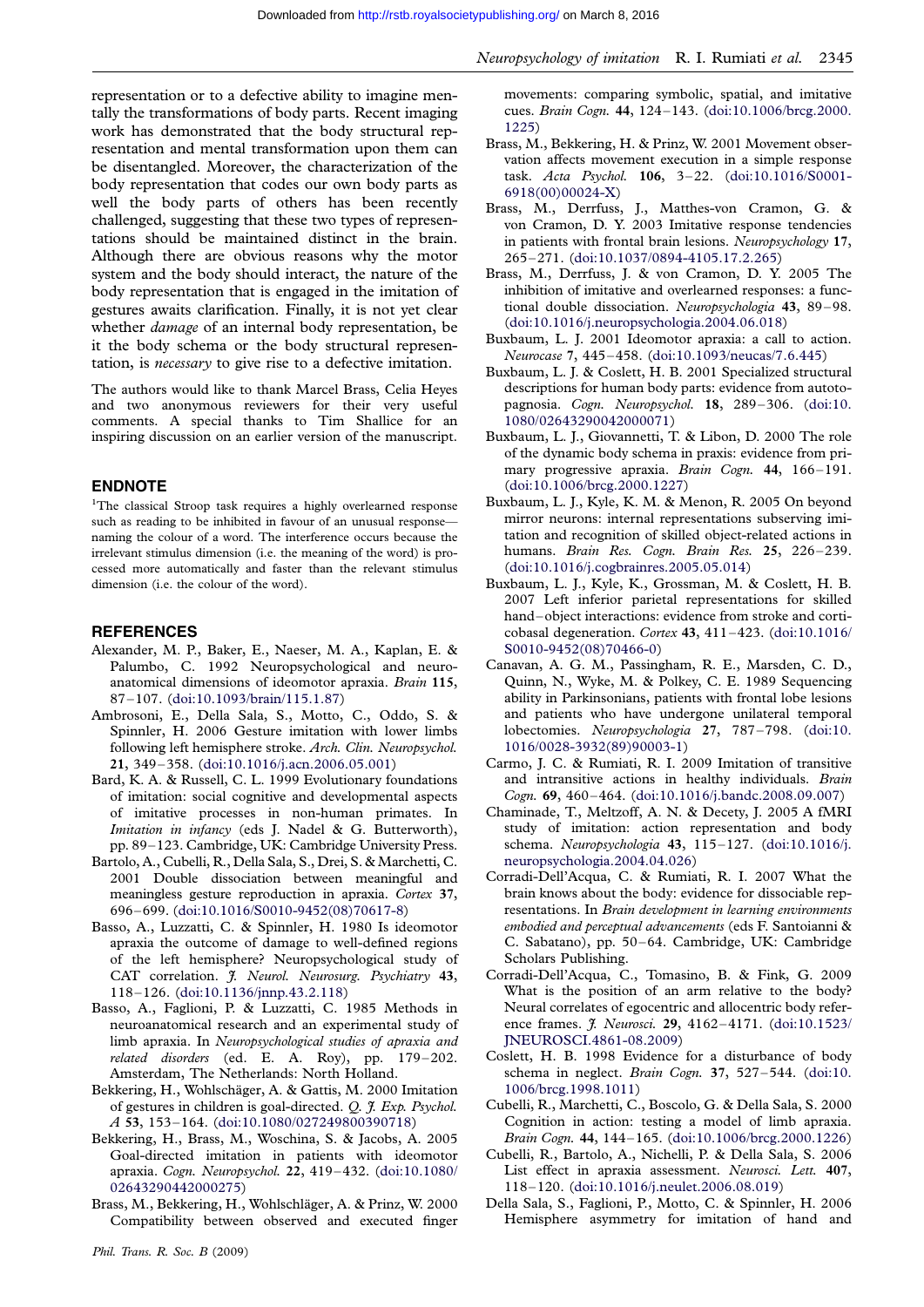<span id="page-9-0"></span>finger movements, Goldenberg's hypothesis reworked. Neuropsychologia 44, 1496–1500. ([doi:10.1016/j.neuro](http://dx.doi.org/doi:10.1016/j.neuropsychologia.2005.11.011)) [psychologia.2005.11.011\)](http://dx.doi.org/doi:10.1016/j.neuropsychologia.2005.11.011))

- De Renzi, E. 1985 Methods of limb apraxia examination and their bearing on the interpretation of the disorder. In Neuropsychological studies of apraxia and related disorders (ed. E. A. Roy), pp. 45–64. Amsterdam, The Netherlands: North-Holland-Elsevier.
- De Renzi, E. & Lucchelli, F. 1988 Ideational apraxia. Brain 111, 1173–1185. [\(doi:10.1093/brain/111.5.1173\)](http://dx.doi.org/doi:10.1093/brain/111.5.1173)
- De Renzi, E. & Scotti, G. 1970 Autotopagnosia: fiction or reality? Report of a case. Arch. Neurol. 23, 221–227.
- De Renzi, E., Motti, F. & Nichelli, P. 1980 Imitative gestures: a quantitative approach to ideomotor apraxia. Arch. Neurol. 37, 6–10.
- De Renzi, E., Faglioni, P., Lodesani, M. & Vecci, A. 1983 Performance of left brain-damaged patients on imitation of single movements and motor sequences. Frontal and parietal-injured patients compared. Cortex 19, 333–344.
- De Renzi, E., Cavalleri, F. & Facchini, S. 1996 Imitation and utilization behaviour. J. Neurol. Neurosurg. Psychiatry 61, 396 –400. [\(doi:10.1136/jnnp.61.4.396](http://dx.doi.org/doi:10.1136/jnnp.61.4.396))
- Dijksterhuis, A. & Bargh, J. A. 2001 The perceptionbehaviour expressway: automatic effects of social perception on social behaviour. Adv. Exp. Soc. Psychol. 33, 1 –39. ([doi:10.1016/S0065-2601\(01\)80003-4\)](http://dx.doi.org/doi:10.1016/S0065-2601(01)80003-4)
- Dumont, C., Ska, B. & Schiavetto, A. 1999 Selective case of intransitive gestures: an unusual case of apraxia. Neurocase 5, 447–458. [\(doi:10.1080/13554799908402739\)](http://dx.doi.org/doi:10.1080/13554799908402739)
- Ferrari, P. F., Visalberghi, E., Paukner, A., Fogassi, L., Ruggiero, A. & Suomi, S. J. 2006 Neonatal imitation in rhesus macaques. PLoS Biology 4, 1501–1508. [\(doi:](http://dx.doi.org/doi:10.1371/journal.pbio.0040302) [10.1371/journal.pbio.0040302](http://dx.doi.org/doi:10.1371/journal.pbio.0040302))
- Foundas, A. L., Macauley, B. L., Rayner, A. M., Maher, L. M., Rothi, L. & Heilman, K. M. 1999 Ideomotor apraxia in Alzheimer's disease and left hemispheric stroke: limb transitive and intransitive movements. Neuropsychiatry Neuropsychol. Behav. Neurobiol. 12, 161 –166.
- Geschwind, N. & Kaplan, E. A. 1962 A human cerebral dysconnection syndrome. Neurology 12, 675 –685.
- Goldenberg, G. 1995 Imitating gestures and manipulating a manikin—the representation of the human body in ideomotor apraxia. Neuropsychologia 33, 63–72. [\(doi:10.1016/](http://dx.doi.org/doi:10.1016/0028-3932(94)00104-W) [0028-3932\(94\)00104-W](http://dx.doi.org/doi:10.1016/0028-3932(94)00104-W))
- Goldenberg, G. 1996 Defective imitation of gestures in patients with damage in the left or right hemispheres. J. Neurol. Neurosurg. Psychiatry 61, 176–180. ([doi:10.](http://dx.doi.org/doi:10.1136/jnnp.61.2.176) [1136/jnnp.61.2.176\)](http://dx.doi.org/doi:10.1136/jnnp.61.2.176)
- Goldenberg, G. 1999 Matching and imitation of hand and finger postures in patients with damage in the left or right hemispheres. Neuropsychologia 37, 559–566. ([doi:10.1016/S0028-3932\(98\)00111-0](http://dx.doi.org/doi:10.1016/S0028-3932(98)00111-0))
- Goldenberg, G. 2009 Apraxia and the parietal lobes. Neuropsychologia 47, 1449–1459. ([doi:10.1016/j.neuro](http://dx.doi.org/doi:10.1016/j.neuropsychologia.2008.07.014) [psychologia.2008.07.014](http://dx.doi.org/doi:10.1016/j.neuropsychologia.2008.07.014))
- Goldenberg,G. &Hagmann, S. 1997 Themeaning ofmeaningless gestures: a study of visuo-imitative apraxia. Neuropsychologia 35, 333–341. [\(doi:10.1016/S0028-3932\(96\)00085-1\)](http://dx.doi.org/doi:10.1016/S0028-3932(96)00085-1)
- Goldenberg, G. & Karnath, H. O. 2006 The neural basis of imitation is body part specific. *J. Neurosci*. **26**, 6282-6287. [\(doi:10.1523/JNEUROSCI.0638-06.2006](http://dx.doi.org/doi:10.1523/JNEUROSCI.0638-06.2006))
- Goldenberg, G. & Strauss, S. 2002 Hemisphere asymmetries for imitation of novel gestures. Neurology 59, 893–897.
- Haaland, K. Y., Harrington, D. L. & Knight, R. T. 2000 Neural representation of skilled movement. Brain 123, 2306–2313. [\(doi:10.1093/brain/123.11.2306](http://dx.doi.org/doi:10.1093/brain/123.11.2306))
- Halsband, U., Schmitt, J., Weyers, M., Binkofski, F., Grutzner, G. & Freund, H. J. 2001 Recognition and imitation of pantomimed motor acts after unilateral parietal and premotor lesions: a perspective on apraxia.

Neuropsychologia 39, 200-216. ([doi:10.1016/S0028-](http://dx.doi.org/doi:10.1016/S0028-3932(00)00088-9) [3932\(00\)00088-9](http://dx.doi.org/doi:10.1016/S0028-3932(00)00088-9))

- Hanna-Pladdy, B., Daniels, S. K., Fieselman, M. A., Thompson, K., Vasterling, J. J., Heilman, K. M. & Foundas, A. L. 2001 Praxis lateralization: errors in right and left hemisphere stroke. Cortex 37, 219-230. ([doi:10.1016/S0010-9452\(08\)70569-0](http://dx.doi.org/doi:10.1016/S0010-9452(08)70569-0))
- Head, H. & Holmes, G. 1911 Sensory disturbances from cerebral lesions. Brain 34, 102 –254. [\(doi:10.1093/brain/](http://dx.doi.org/doi:10.1093/brain/34.2-3.102) [34.2-3.102\)](http://dx.doi.org/doi:10.1093/brain/34.2-3.102)
- Heilman, K. M., Rothi, L. G., Mack, L., Feinberg, T. & Watson, R. T. 1986 Apraxia after a superior parietal lesion. Cortex 22, 141–150.
- Heyes, C. 2001 Causes and consequences of imitation. Trends Cogn. Sci. 5, 253 –261. ([doi:10.1016/S1364-](http://dx.doi.org/doi:10.1016/S1364-6613(00)01661-2) [6613\(00\)01661-2](http://dx.doi.org/doi:10.1016/S1364-6613(00)01661-2))
- Króliczak, G. & Frey, S. H. In press. A common network in the left cerebral hemisphere represents planning of tool use pantomimes and familiar intransitive gestures at the hand-independent level. Cereb. Cortex. [\(doi:10.1093/](http://dx.doi.org/doi:10.1093/cercor/bhn261) [cercor/bhn261](http://dx.doi.org/doi:10.1093/cercor/bhn261)).
- Kolb, B. & Milner, B. 1981 Performance of complex arm and facial movements after focal brain lesions. Neuropsychologia 19, 491–503. [\(doi:10.1016/0028-3932\(81\)90016-6](http://dx.doi.org/doi:10.1016/0028-3932(81)90016-6))
- Lehmkuhl, G., Poeck, K. & Willmes, K. 1983 Ideomotor apraxia and aphasia: an examination of types and manifestations of apraxic symptoms. Neuropsychologia 21, 199 –212. [\(doi:10.1016/0028-3932\(83\)90038-6](http://dx.doi.org/doi:10.1016/0028-3932(83)90038-6))
- Leiguarda, R. 2001 Limb apraxia: cortical or subcortical. Neuroimage 14, S137–S141. ([doi:10.1006/nimg.2001.0833\)](http://dx.doi.org/doi:10.1006/nimg.2001.0833)
- Lhermitte, F., Pillon, B. & Serdaru, M. 1986 Human autonomy and the frontal lobes. Part I: imitation and utilization behavior: a neuropsychological study of 75 patients. Ann. Neurol. 19, 326 –334. ([doi:10.1002/ana.410190404](http://dx.doi.org/doi:10.1002/ana.410190404))
- Liepmann, H. 1900 Das Krankheitshildder der Apraxie (Motorischen/Asymbolie). Monatschrift fuer Psychiatrie und Neurologie 8, 15–44, 102–132.
- Liepmann, H. 1905 Der weitere Krankheitsverlauf bei dem einseitig Apraktischen und der Gehirnbefund auf Grund von Serienschnitten. Monatschrift für Psychiatrie und Neurologie 17, 289–311, 19, 217–243.
- Liepmann, H. 1920 Apraxie. Ergebnisse der Gesamten Medizin 1, 516–543.
- Luria, A. R. 1966 Higher cortical functions in man. New York, NY: Basic Books.
- Massen, C. & Prinz, W. 2009 Movements, actions and tool-use actions: an ideomotor approach to imitation. Phil. Trans. R. Soc. B 364, 2349–2358. [\(doi:10.1098/](http://dx.doi.org/doi:10.1098/rstb20090059) [rstb.2009.0059\)](http://dx.doi.org/doi:10.1098/rstb20090059)
- Mehler, M. F. 1987 Visuo-imitative apraxia. Neurology 37, 129.
- Meltzoff, A. N. & Moore, M. K. 1977 Imitation of facial and manual gestures by human neonates. Science 198, 75-78. ([doi:10.1126/science.198.4312.75](http://dx.doi.org/doi:10.1126/science.198.4312.75))
- Meltzoff, A. N. & Moore, M. K. 1983 Newborn infants imitate adult facial gestures. Child Dev. 54, 702-709. ([doi:10.2307/1130058\)](http://dx.doi.org/doi:10.2307/1130058)
- Meltzoff, A. N. & Moore, M. K. 1989 Imitation in newborn infants: exploring the range of gestures imitated and the underlying mechanisms. Dev. Psychol. 25, 954–962. ([doi:10.1037/0012-1649.25.6.954](http://dx.doi.org/doi:10.1037/0012-1649.25.6.954))
- Meltzoff, A. N. & Moore, M. K. 1997 Explaining facial imitation: a theoretical model. Early Dev. Parent. 6, 179 –192. [\(doi:10.1002/\(SICI\)1099-0917\(199709/12\)6:](http://dx.doi.org/doi:10.1002/(SICI)1099-0917(199709/12)6:3/4%3C179::AID-EDP157%3E3.0.CO;2-R)  $3/4$  < [179::AID-EDP157](http://dx.doi.org/doi:10.1002/(SICI)1099-0917(199709/12)6:3/4%3C179::AID-EDP157%3E3.0.CO;2-R) > [3.0.CO;2-R](http://dx.doi.org/doi:10.1002/(SICI)1099-0917(199709/12)6:3/4%3C179::AID-EDP157%3E3.0.CO;2-R))
- Merians, A. S., Clark, M., Poizner, H., Macauley, B., Gonzalez-Rothi, L. J. & Heilman, K. L. 1997 Visualimitative dissociation apraxia. Neuropsychologia 35, 1485–1490. [\(doi:10.1016/S0028-3932\(97\)00064-X\)](http://dx.doi.org/doi:10.1016/S0028-3932(97)00064-X)
- Myowa, M. 1996 Imitation of facial gestures by an infant chimpanzee. Primates 37, 207–213. [\(doi:10.1007/BF02381408\)](http://dx.doi.org/doi:10.1007/BF02381408)